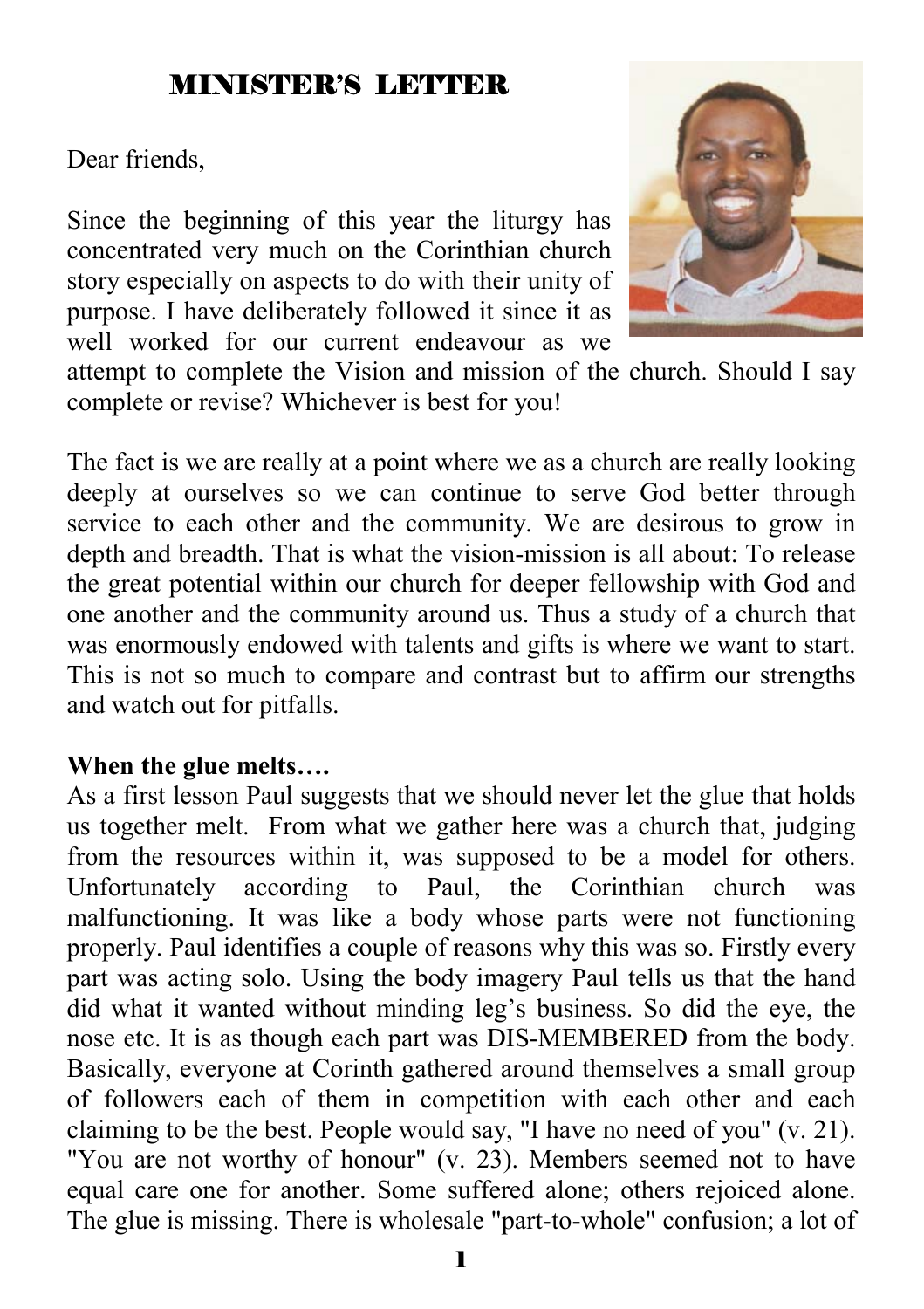noses with only legs, torsos without hands.

The saying that a fish rots from the head down is very true here. Paul points to them that the glue left at the very point where the body severed itself from THE HEAD. The head gives every body its balance and coordination. A headless body is normally disarranged and lifeless. Similarly a church where Christ is a footnote or an AOB like Corinth is chaotic. Usually many gurus arise and various parts follow them as they search for a head to give them some balance. The fact is no part can assume the role of the other and there can be no substitute for the head. What Paul is declaring gently is that is that such a body is dead. In verse 17 he says delicately, "If the whole body were an eye, where would the hearing be?" (Answer? Dead.) But if we don't call this "Final Diagnosis" but instead "Cause of Death," it is all the same. Paul is clear: Even our weakest members are "indispensable," and without the indispensable we ourselves are dispensable. God made it that way.

I must admit that with all my training and practice on team work and much as I can interpret that for Together, Everyone, Achieves, More, I find it sometimes frustrating trying to work things with other people. Arranging meetings can be difficult and each person brings their own personality to the table which means I will not always have my own way. But as someone said if you want to walk faster walk alone, but if you want to walk further walk with others. When you apply that to modern church you find that each of us have to stick to our caller, Jesus Christ as well as to each other.

#### **When the glue is refilled….**

Thank God because there is always a way back. The same God who through prophet Ezekiel called dry bones back together and back to life can do the same for the body, the church. From the ignominy of a DIS-MEMBERED body to the honour of RE-MEMBERED one. As Paul addresses the discombobulated Corinthians, he indicates to them that they "are" (present tense) the body of Christ, and they "are" one body (v. 27). They "have been baptized into" one body (v. 13). Just as God remembered Christ when he lay in the grave dead, so it is with the body-we are remembered (by Christ and for each other). Where there was only death, God creates life through Christ, in the Spirit. If it is true that a fish rots from the head down, the opposite is true with Christ: Where Christ is the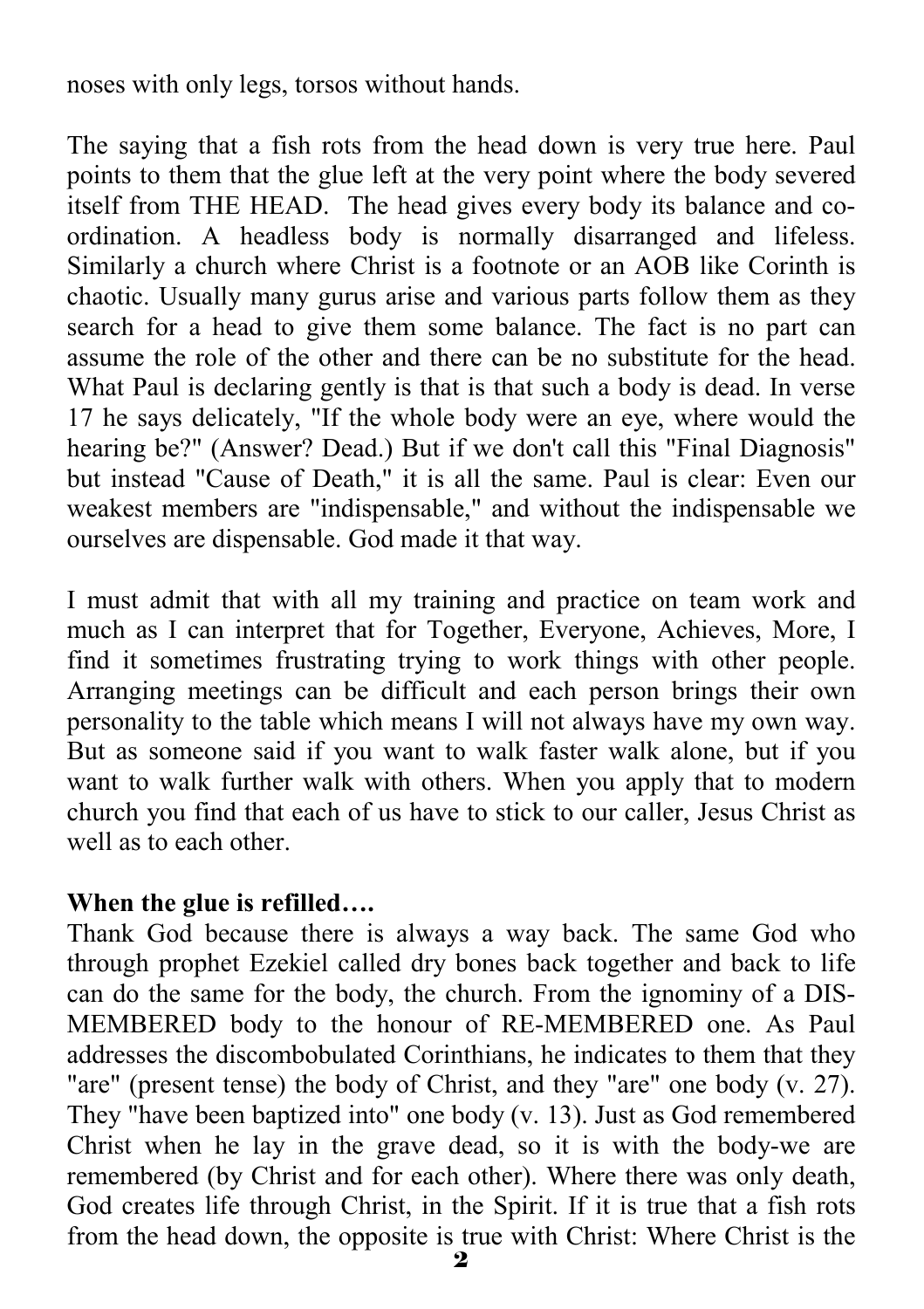head the community comes to life from the head down!

 At Corinth the parts were scattered all over (dismembered). Paul proposes that they all come together (remembered) so that they can complement each other rather than supplement. Because we are remembered in Christ, we are also reattached to the whole body and reinvigorated. Now the community looks to the head (Christ) to be their head. Christ is not some Italian label on a Shanghai product. Christ is our unity  $-$  he is who we are. To agree with this is to agree with our very constitution. Because Christ is, we are.

Paul, that master of words explains this re-arrangement referring to the beauty and the mystery of the original arrangement of the body by The Master. Paul says (v. 18), "God arranged . . . as he chose." The "arrangement" is not a simple one, like seating an orchestra or organizing a car parts store. There is asymmetry (honouring the dishonourable, etc.) but there is also complementarily (vv. 23-25). And joy, oh joy, we get to suffer together!! Oh, yes, and rejoice together as well (v. 26). This "arranging" is not mere code ("an eye for an eye")--although the code (when read right) may help us distinguish between fatal disarrangement and vital diversity. No, this arrangement is "an I for an I," or, as Dumas might have yelled: "One for all and all for One." We enjoy euphony, glory, even terrific smells (since the nose has not been neglected). How good it is to be together!

That is the beauty each church should aim to achieve. That is the Church I want to belong to and that is the church our vision and mission is aiming for at Martin Way. It is not this grandiose far from reality thinking but an achievable here and now thing. Please dare believe with us that it can happen by majoring on the numerous strengths we already have and thickening the glue that holds us together. And join us in prayer and working towards this goal. Amen

In the coming two issues we will look at the following

#### **2) FROM A DIS-FIGURED TO A TO RE-FIGURED BODY**

Once the body is re-membered and is functioning properly what is the next step? Using the transfiguration of Jesus story we look at how this seemingly normal body now reveals the inherent beauty and glory. God's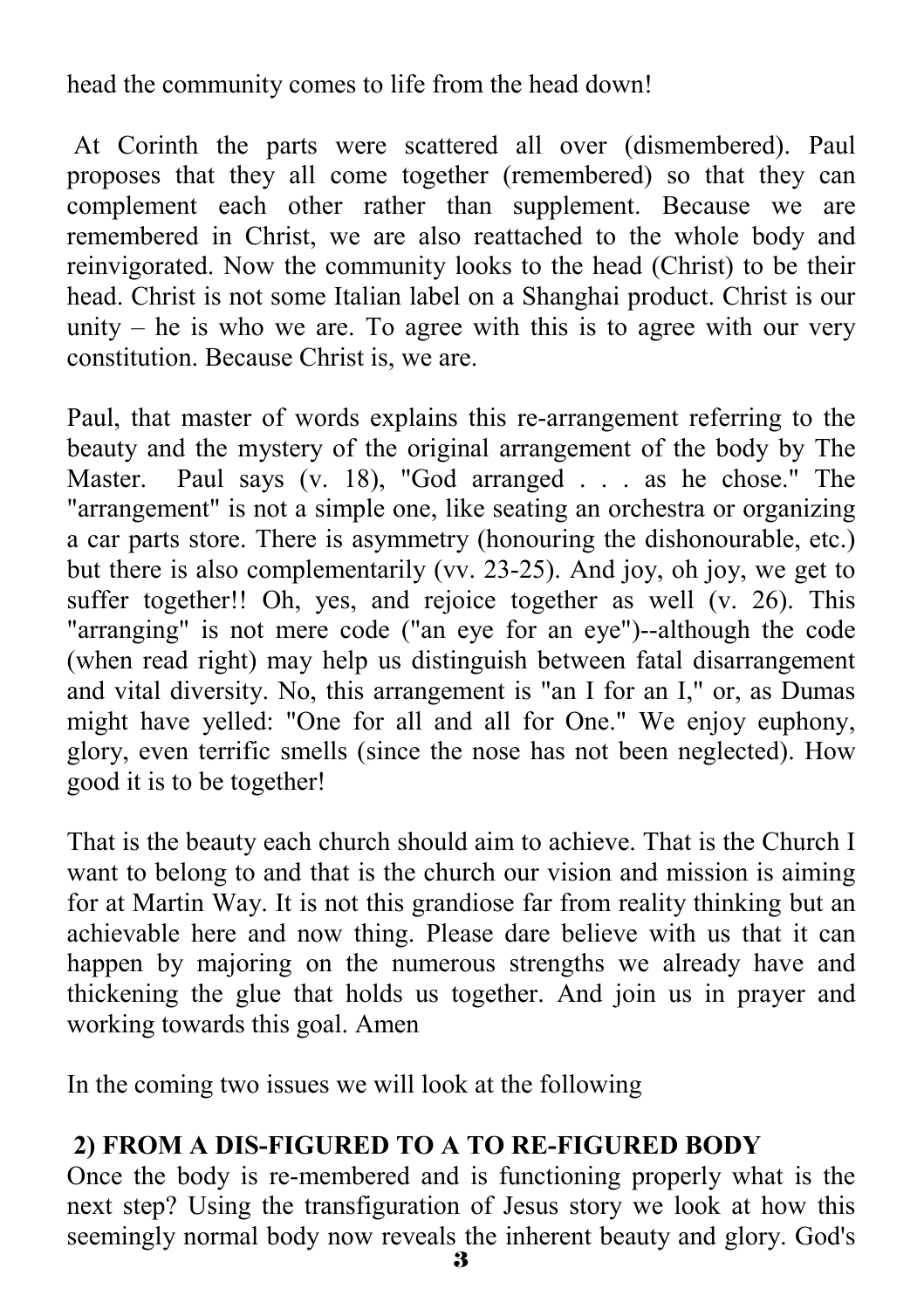presence dwells within a body that is in harmony.

#### **3) FROM AN ORDINARY TO EXTRA-ORDINARY BODY**

The beauty of a body that is functioning properly cannot be hidden. Soon those within and without do realise something new and exciting about people they have always seen. They gain an exciting view of who we are as the true image of God is reflected on and refracted from us.



 $- < 0 > -$ 

## **Presents THE HIDING PLACE…**

1937. A gentle family of watchmakers provided support and a secret room to hide Jews. The watch shop was full of laughter until the alarm sounded when everyone's life depended on the Jews getting to the secret room. Finally the family were betrayed but even in a concentration camp they knew God's love:

*"We must tell people that there is no pit so deep that he is not deeper still. They will listen to us, because we have been here."* 

Share in the joys and sorrows, struggles and victory of this inspiring true story.

Don't forget to bring your friends!

Thursday 29th March 7:30pm (doors open 7:00pm) Friday 30th March 7:30pm (doors open 7.00pm ) Saturday 31st March 3:00pm (doors open 2.30pm ) Saturday 31st March 7:30pm (doors open 7.00pm )

Adults £9, concessions £6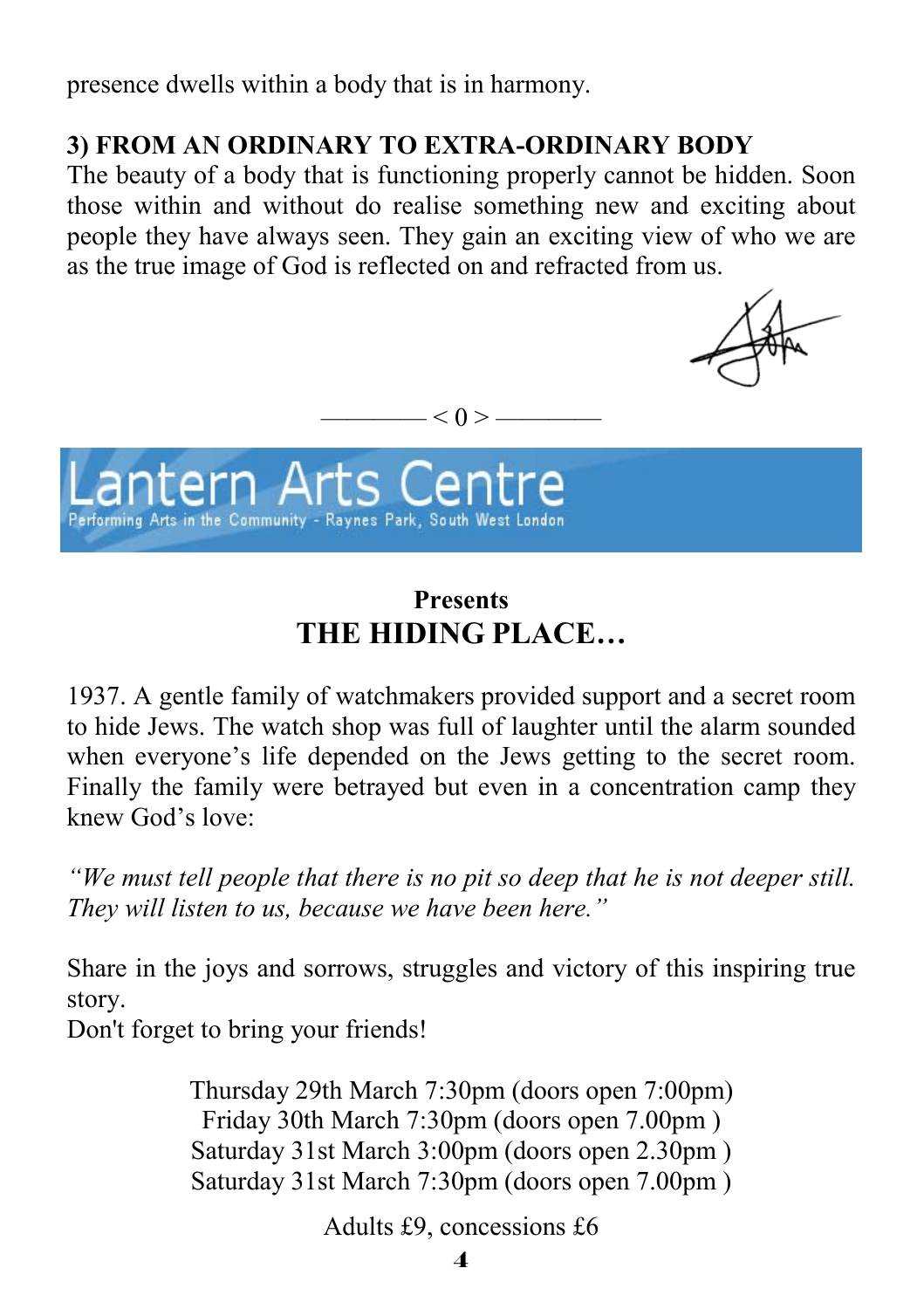## A LETTER FROM BARRIE TABRAHAM WIMBLEDON CIRCUIT SUPERINTENDENT

Dear Friends,



From time to time, John and Charles Wesley and their friends were accused (rather unkindly) of "**enthusiasm**" which was an 18th century way of saying that the early Methodists were fanatics. Alas, religious extremism has been a constant feature of our history, and continues to be so.

 This is perhaps why the Methodist Conference has called us to hold a **month of prayer for Inter-faith Relations** in February 2007. We have been asked to:

- Pray for better relationships between people of different faiths
- Do something to encourage inter-faith understanding in our own locality.

My own prayer for the Wimbledon Circuit is that we maintain the enthusiasm and zeal of our forebears, whilst avoiding the narrowness and extremism that militates against genuine spiritual growth.

The autumn is the season for compiling **membership statistics**, and you may be interested to know that, over the past twelve months, our overall circuit membership has remained stable for the first time in many years. In fact, it's exactly the same (564) as it was last year - though not the same people, of course!

Now I know that statistics can be made to provide almost anything, but I *do* find it encouraging that – at a time in the history of the Church when we have to run twice as fast as we used to, simply to stand still – that we are continuing to make new members. God's Spirit is still very active in the Wimbledon Circuit!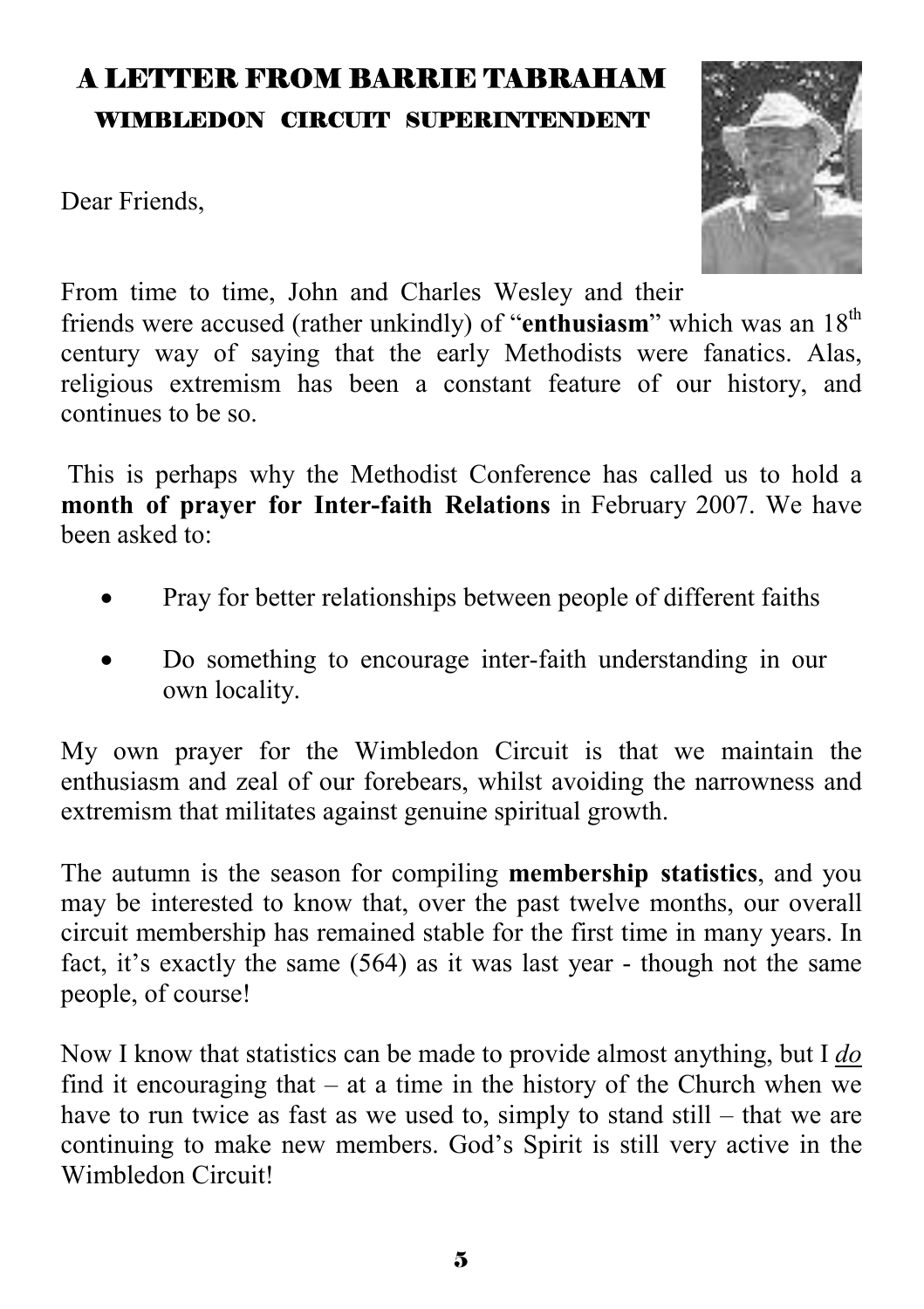#### **The Quarterly Preaching Plan**

Can I share a proposal with you? Since I have been in the Circuit, and I suspect for a great deal longer than that, the Circuit Preaching Plan has followed the calendar year (i.e. Jan/Feb/March, and so on). We are, in fact, out of step with our neighbouring circuits who work on the *Methodist* or Connexional year.

Most of the time this does not pose a problem, but it *does* make it more difficult for preachers to work across circuits. From time to time we have been grateful for the assistance of visiting preachers, and some of our own very kindly offer their services in other circuits on a regular basis.

I propose therefore, that the April/May/June plan be followed by one covering the quarter *June/* [again]/ July/August, and thereafter we follow the Methodist year. This change does not really warrant a resolution at the Circuit Meeting, and I cannot see any serious obstacles to this. I hope you agree.

#### **People in the news**

- As you will see, we are delighted to welcome a new Circuit Steward **Tony Leach**, who is also our Circuit Child Protection Officer. We pray God will richly bless his ministry in the Circuit.
- We say a temporary "farewell" to **Jo Wells**, whose work commitments and studies for a higher degree have made it necessary for her to take a pause in her *Faith & Worship* studies and ceased being 'on trail'. Do feel free, however, to contact her direct if you wish her to share in a service at your church!
- We are pleased that **Diana Pinchin** has been given a note to preach; her mentor will be Rev Margaret Adams. May God guide her in her journey as a preacher and give her joy and fulfilment in her work.

#### **Some important dates for your diaries:**

Owing to building work at Wimbledon and Worcester Park, we have had to change the venue for some of our meetings, so please note the following: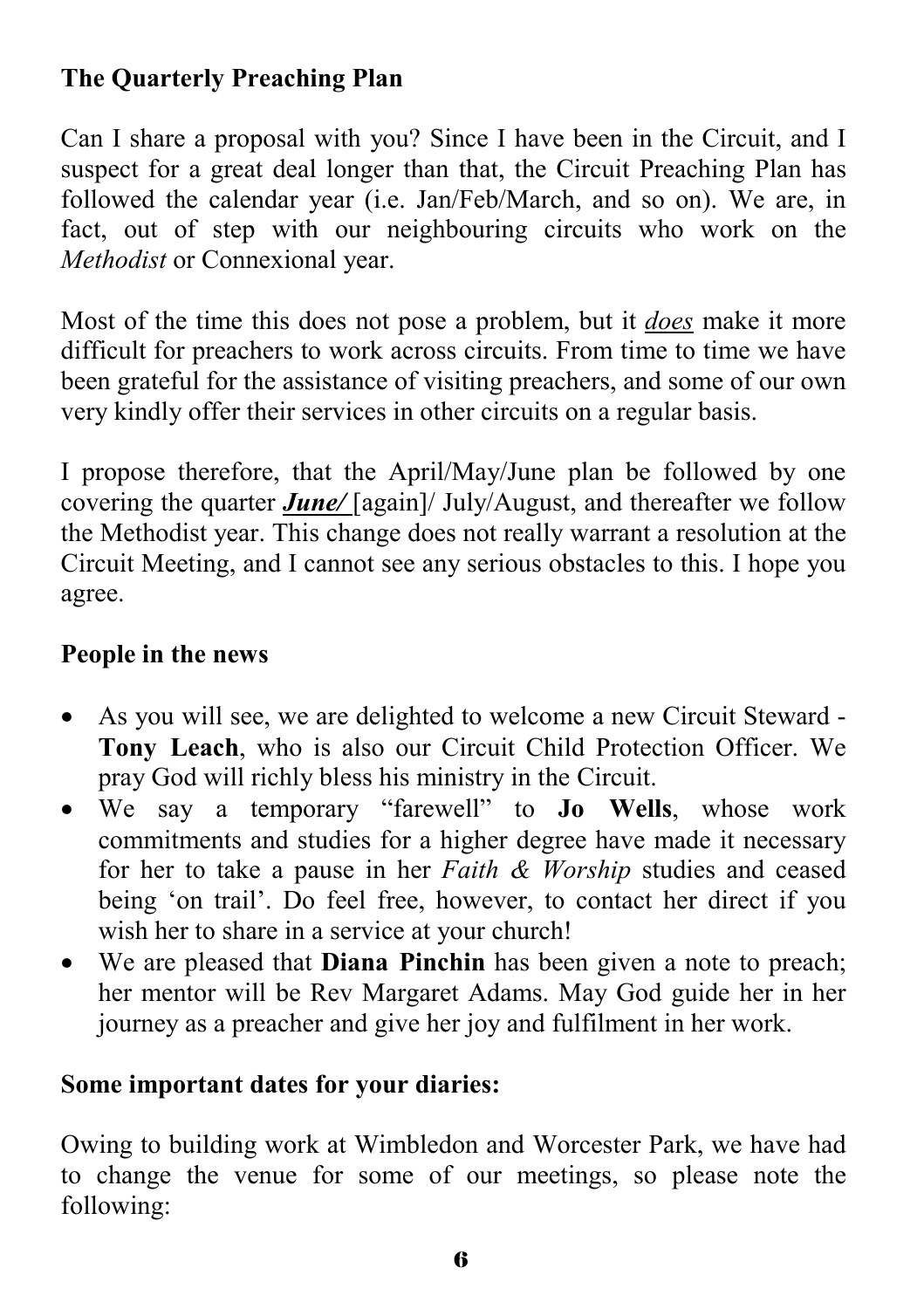- Tuesday 13th February Preachers' Meeting at **Stoneleigh** at 8.00 pm (was at Wimbledon)
- Thursday  $22<sup>nd</sup>$  February Circuit Meeting at (7.00pm for 7.30 pm) at **Ruxley** ( was at Worcester Park)
- Sunday  $27<sup>th</sup>$  May a special service in the afternoon to rededicate the new church at **Wimbledon**. The time and format has yet to be finalised, but it will be a major celebration at which many friends, both old and new, will be present.

Peace be with you all,

 *Barrie*   $< 0$ 

## PUZZLE CORNER

Solution to the 12 Days of Christmas Word Search from the last issue

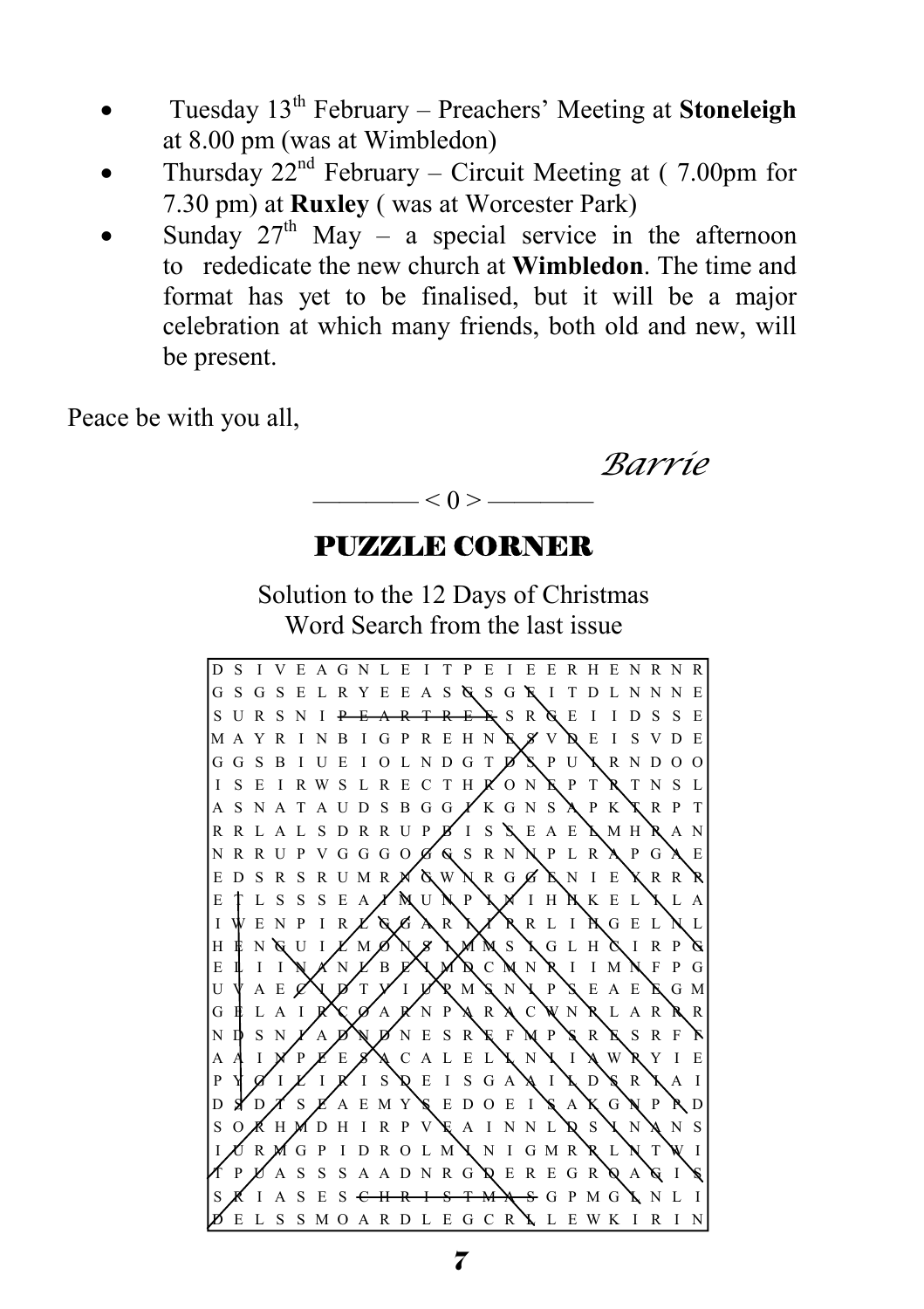#### CAROL SINGING - THANKS



Once again Thank you to all those who braved the elements and joined to together to serenade the commuters of Morden with carols during two nights in December. In all together over £680 was raised for NCH Action for Children.



## THE BOSS

The Boss drives his men. The Leader inspires them. The Boss depends on authority. The Leader depends on goodwill. The Boss evokes fear. The Leader radiates love. The Boss says "I". The Leader says "We". The Boss says who is wrong. The Leader shows what is wrong. The Boss knows how it is done. The Leader knows how to do it. The Boss demands respect. The Leader commands respect. *So be a Leader, not a Boss.*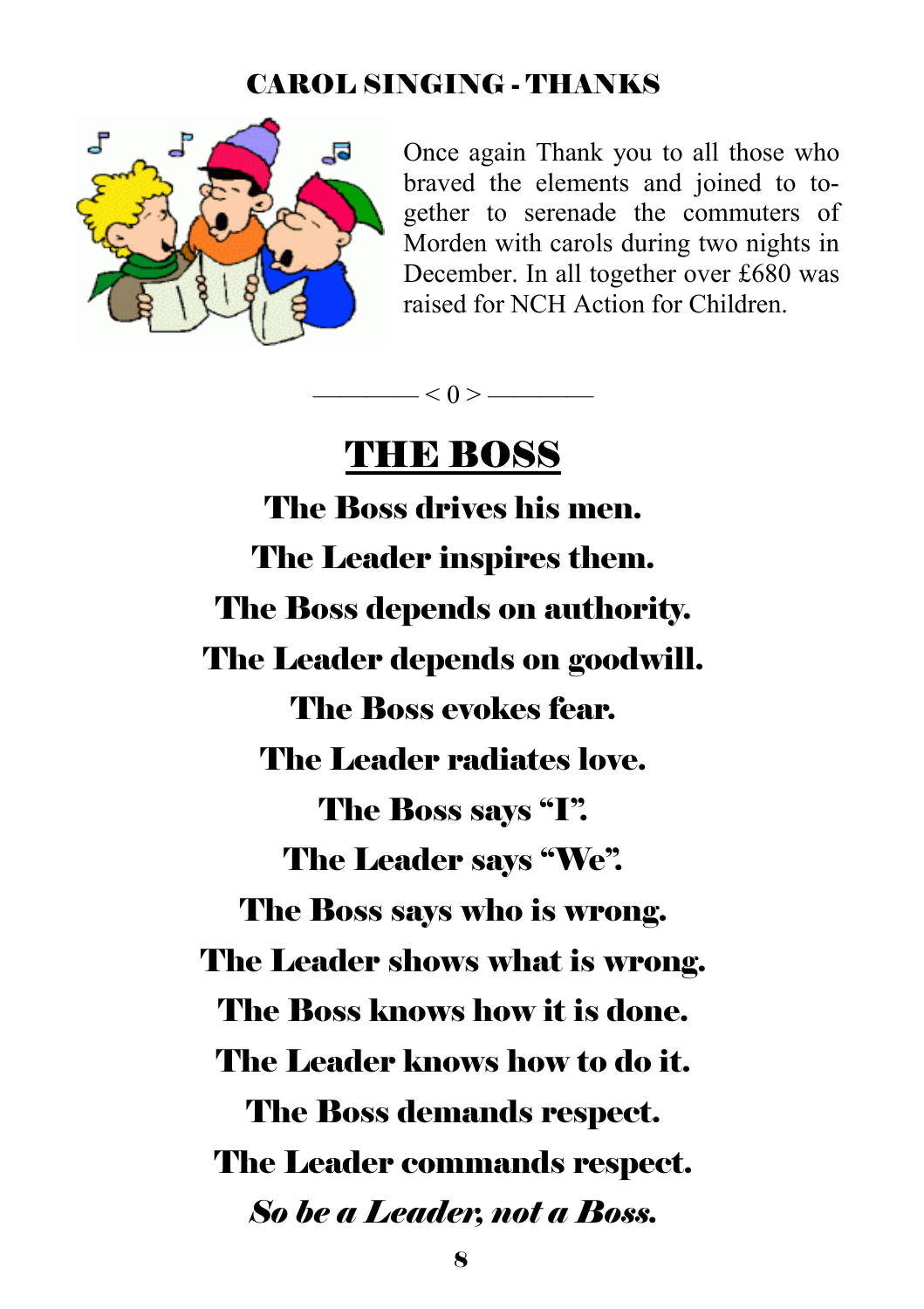## DO YOU REMEMBER OUR CHOIR?

Not may here now will remember, as Mary and myself are going back to 1964 when we first visited Martin Way Church. We were anxious to find a Church so that our baby son David, could be Christened. The Rev. George Baugh was our Minister and he soon had folk for us to meet, one being Miss Vida Brown, organist, Choir leader and lovely, sweet singer. She told me she had seen me at Wimbledon Police Station where she worked as Personal Secretary to the Detective Inspector George Lyle ( they are still good friends, now in their nineties). To cut a long story short, Vida played the organ at David's Christening, which started our long journey at Martin Way.

 The Choir, well it was big, being the envy of all our local churches. Where our Band now makes music where Choir stalls and every Sunday morning both sides were always nearly full- sopranos and tenors to the right, contraltos and bases to the left, baritones in the middle. The regular Sunday evening service where maybe half the number would attend. Who were these folk over the years? To name a few, I'll try – Derek Masters and his mother, Marian and Marvyn Brenton, Graham and Valerie Currie, Bill and Betty Goodrum, Jean and Douglas Gear, Jean Butland, Pam Cleave, Dorothy Blackburn, Vida Brown, Bill Bass, Brian Goldsmith, Anne Neale, Freda Hagon, Freda Stannard, Doreen Warren, the Rev. Hedley and Rosemary Lyddon, Bill an Mini Thomas and daughter Wendy, Lucy Hatch, Gillian Hewer and myself together with other names I can't recall.

Practice was every Friday evening, singing through all the selected hymns; Sunday morning would always start with an Introit, then in the middle there would be an Anthem. I will never forget when Hedley Lyddon was taking the service, he would be rushing from pulpit to Choir stalls to lend his strong voice. Just as we started our Church life, Douglas was the Choir Master and Gene was second in command, both being excellent organists as well.

Every Easter or Festive Season there would be either specialised Passion Music or parts or all parts the Messiah – when this happened the Choir would triple in size; the whole Communion area of the Church would be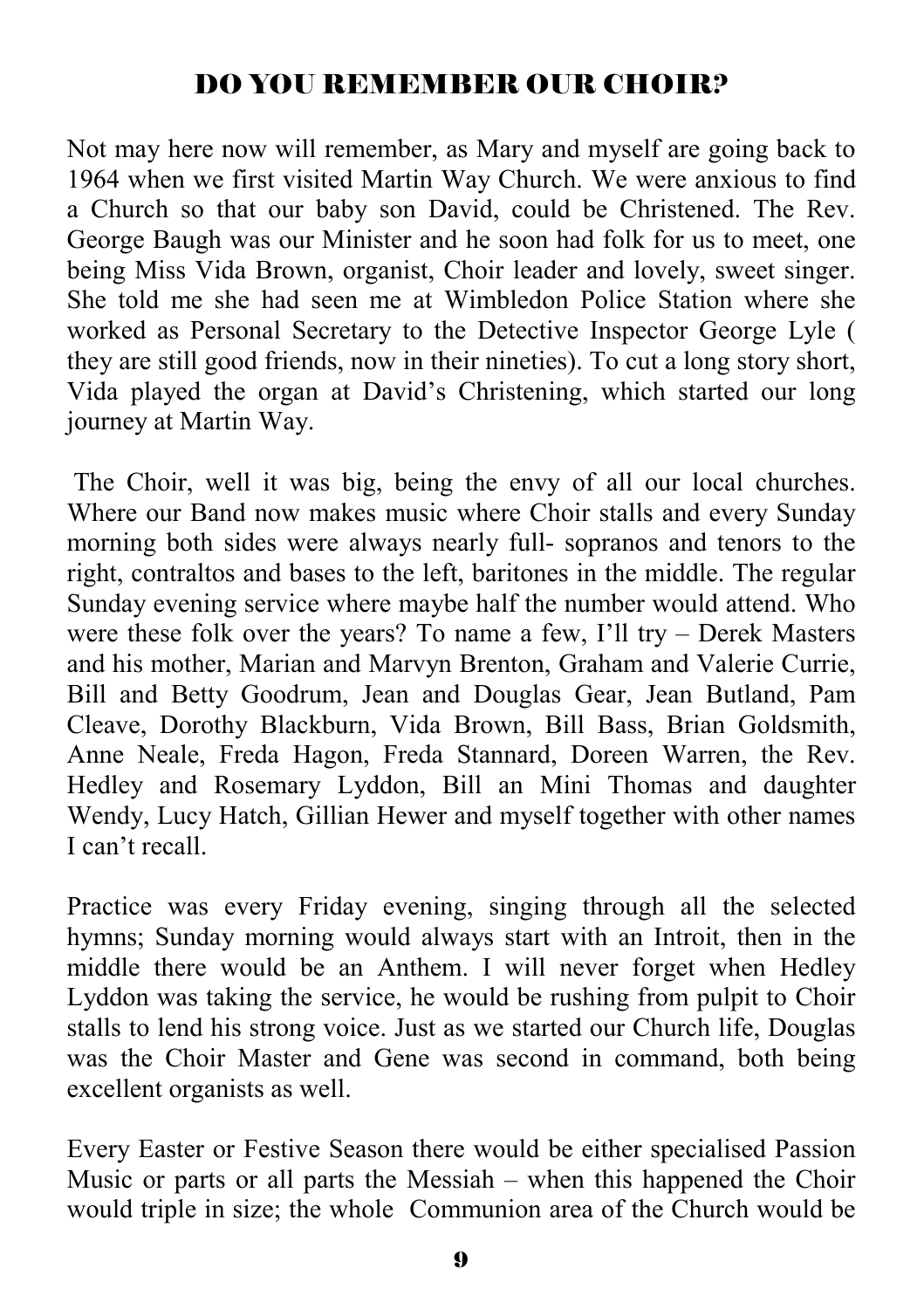built up into about six/seven rows of seats to cater for our Choir and friends (Members of other Churches or local Choirs) and numerous other voices from our own Church family. Ken Hagon, a great organist, would be invited to play, Douglas would conduct and many wonderful voices, mainly from our Choir, would sing leading parts and we would all be dressed in white tops with dark long skirts for the ladies and dark trousers and ties for the men. This Choral type work happened for many years, singing to a packed Church, often extra seats brought in for the Congregation.

Side shoots from the Choir were the small groups who would visit numerous Churches, Fellowships and sing for pleasure and they raised monies for Charities. These groups were " the Martinets" and "the Happy Wanderers". Jean Butland's and Pam Cleave's Junior Church Choirs made up from Sunday School children, David and his younger brother Keith, now members of the latter. Given an opportunity, these youngsters would perform accompanied by Jean on the piano and Annemarie Pallister's older brother playing guitar with the others. Concerts were held in our hall with all these various singing groups being represented, with many proud parents and friends watching.

Full blown Pantomimes were produced by Fred Blackburn, many Choir members side tracked from serious singing to the fun singing. All of this happened over many years, most of the youngsters now have their own families and many of the older Choir members are now singing praises in Heaven. In the latter years dear Douglas had to retire because of health and eye-sight problems, the lovely Jean retired also with health problems and very many Choir members also retired.

We were still blessed on special occasions with the lovely voices of our Church helping on numerous occasions, augmenting the Choir; June Cox often played the organ in her grand way. Bob and Janet took over the leading of the young folk at Martin Way in Sunday School and on a Circuit Music Level, Bob also tinkling the ivories of the organ. On a Circuit Level some of us more senior citizens also gave a lot of voice support.

Over the long period of Sundays, the Choir struggled with numbers, also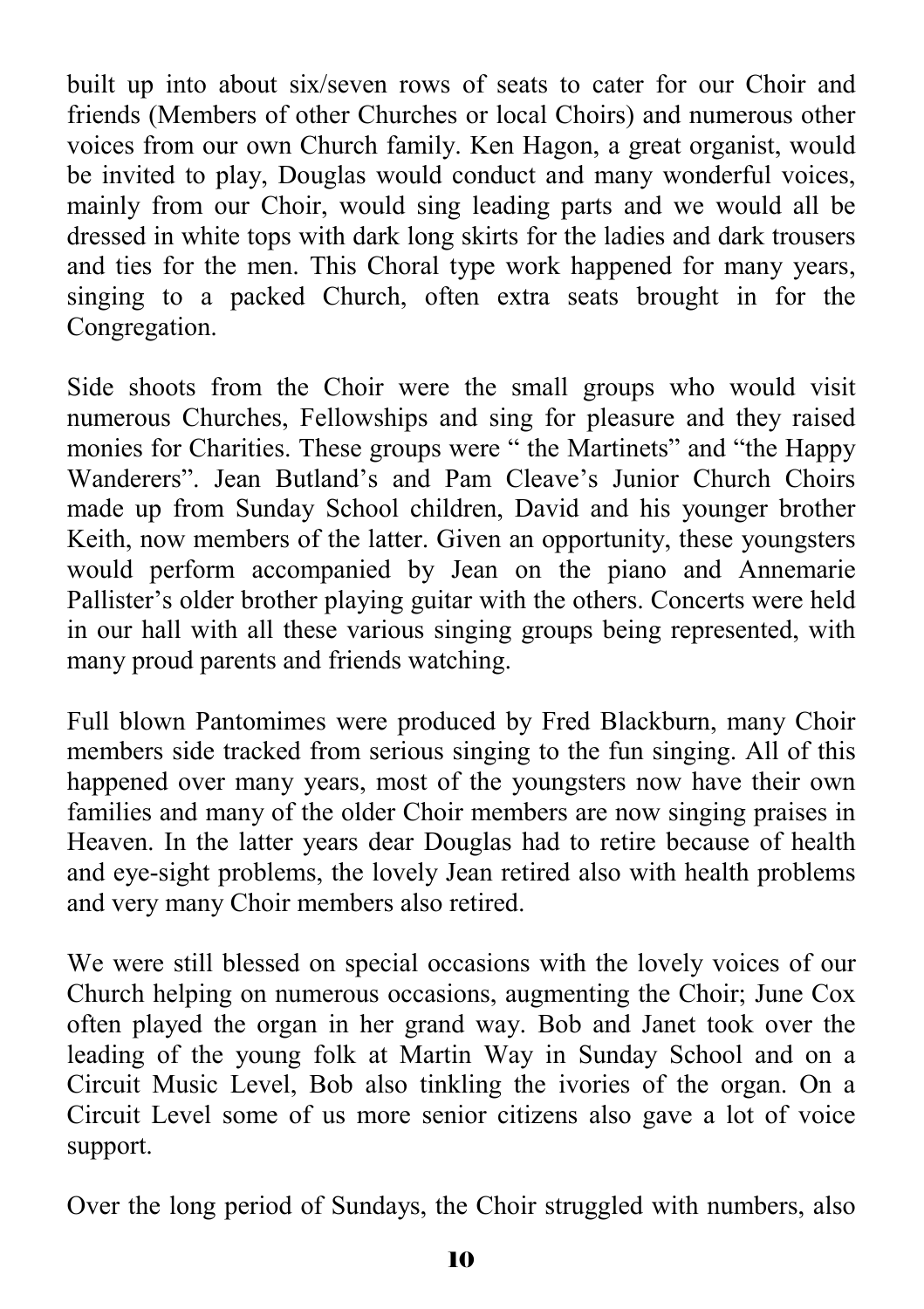some Ministers did not want Introits and Anthems. As I said, because of lack of leadership and no practice, they tended to seat in the Choir stalls attempting to lead some of the more difficult Hymns.

Recently things began to change; we at Martin Way are blessed with many youngsters having Musical Talents (who will be the Church of tomorrow); we then had a band which played at family services and suddenly there was no room for both, so I think that was a start that lead to having no Choir. It was not a particularly smooth change with nothing directly announced and no formal farewell for the last stalwarts of the Choir. The Band now plays with a joyous noise accompanying the new worship songs. We are still blessed with Geraldine playing at the organ or piano at some services, supplemented by the "Magical" Hymnal machine to lead our singing.

More recently we have gone through sad times, losing Janet and Bob to the West Country, and sadly Ted Ashwood, a great musician passing away suddenly. However, music carries on. Our Sigma Group performed this Christmas, lead by Anne Conquest ably assisted by Andy and Margaret musically. Christmas carols and worship songs are mainly what we sing with Hymns from visiting Ministers.

Those left of our great Choir do think back to those special days and we all have to be thankful for the time when they praised in song raising the roof. To those Choir members still out there and to those who have gone before, we at Martin Way give a real, sincere "thank you" for all your time of making music and praise.

*Derek Heaton*

PS. Please forgive me if I have left anyone out or misquoted anything.

Just a small postscript from me to say how special and moving were the times when the Choir sang very quietly appropriate music and folk queued for Communion. The leading at Funeral Services always meant a lot and renditions that moved me were "Long, Long Ago" sang at Rememberance Services and words sung to Finlandia's tune. Thank you from me to everyone of you.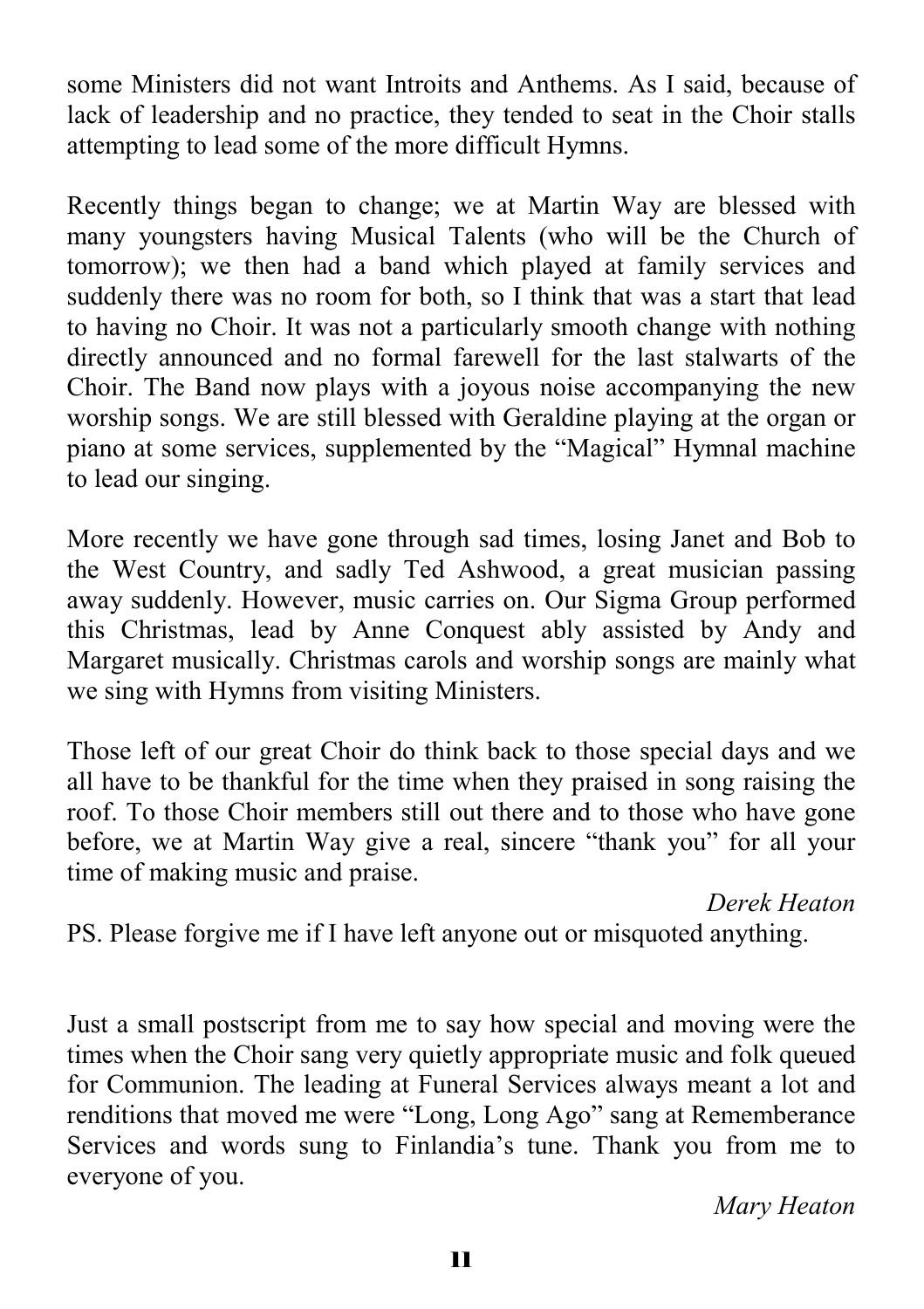#### SEVEN DECADES OF A CHOIR AT MARTIN WAY

After more than seventy years, the Church Choir disbanded on the 22nd January 2006. As I write nearly a year later, no official recognition of this service has been made by the Church, so I feel it appropriate to put pen to paper to place a record in



the Church domain. I apologise for any errors or omissions in this summary. Thanks go to Derek Heaton, a former member, for his much appreciated article, written at the same time as mine and for John Nyota's concern when we closed.

The Choir began in the 1930's, encouraged by Mr Lawrence, the Organist and later led by Mr Barnes. In the 1940's Vida Brown took over the reins and built up the membership to an impressive 30+ members, most of whom supported music in church worship every Sunday. For some forty years a choir with five tenors, five basses, five contraltos and even more sopranos was a regular feature of worship. Vida was ably supported by Mrs John, the Organist until 1968. They were a real team producing anthems, carol services, concerts and Easter cantatas the envy of most churches. The practices on Fridays were great fun and eagerly anticipated each week. They were a great force for cohesion for the church family and drew people like myself into a lasting attachment to Martin Way. Family names involved at various times have included: Artes, Bailey, Brenton, Bass, Butland, Cattison, Currie, Cleave, Dalton, Foot, Gear, Goodrum, Hagon, Harvey, Hatch, Heaton, Hewer, Kitchen, Knott, Masters, Maggs, Mortley, Neale, Sewell, Thomas, Warren, Wildman and many others including supporters for special events.

Eventually Douglas Gear assumed leadership as Organist and Choirmaster for a further generation. He, like Vida, continued the tradition of encouraging internal soloists and giving experience to all singers in the choir. He even persuaded blossoming operatic stars to perform with the choir including David Rendall and Felicity Lott. The experience was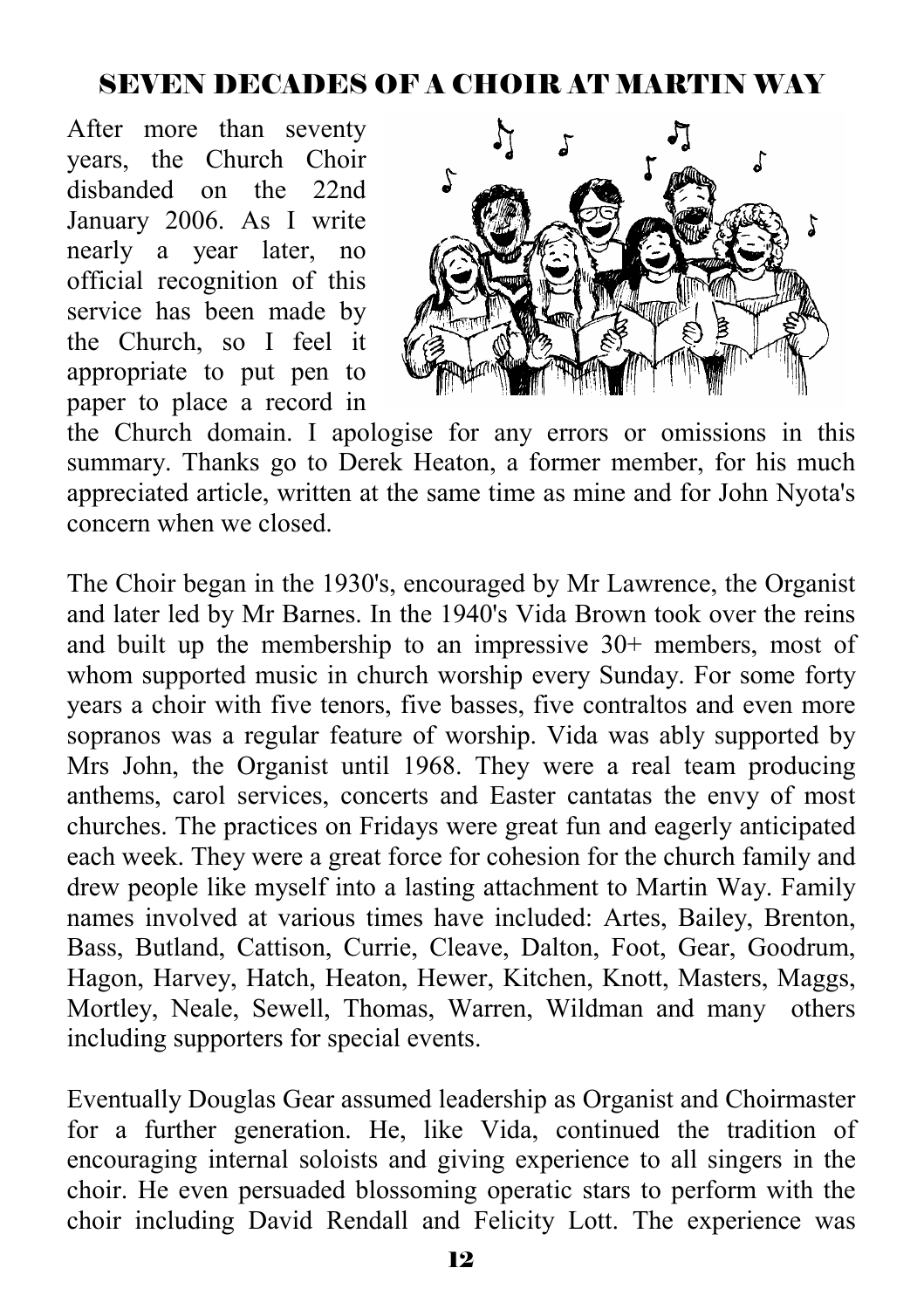invaluable and great works continued to be performed under his guidance, including Messiah, Elijah, and the Crucifixion. With the support of Jean Butland and Ken Hagon the tradition of sacred and secular concerts was maintained.

Throughout all these years Jean Butland had sung with the Choir, played the piano for the Choir and been a steadfast force for its survival and success. Apart from succeeding as Organist, she had conducted like her predecessors. As leader she introduced new anthems to us and kept the smaller numbers of us motivated and faithful. Choir was still a joy to attend and we responded to anything we were asked to do. Her passing was a great loss to us all.

Since 2004 (our 70th birthday), the Choir did continue to meet on Sundays and refused to stop singing together. Sadly, we were given little encouragement, apart from comfortable seats from Roy and Tony (much appreciated). Our morale sunk and we felt of little value. It was as though we had been forgotten. This does not imply criticism of the current Church leadership, but we did arrive from time to time only to find that we had become transparent and our places gone. Well-meaning plans for worship had forgotten our existence. Perhaps the unkindest part of all this has been that nothing has been said for a whole year, even when 'the choir seats' have been empty, and no formal recognition of our 70years made.

A choir, by definition, sings together in harmony and unison and is more than the product of its separate parts. Like the warm sea, the energy it gives off heats the air above it much more than the sea loses. That is why Britain is so warm for its latitude. The Choir that has been allowed to slip away gave energy to Martin Way and was very special. God bless Vida, Douglas, Jean and all the members over the years.

*Graham Currie*

Praise - the product of a singing heart. It is the inner man responding - the moment you begin to delight in beauty, your heart and mind are raised.

 $\longrightarrow$  < 0 >  $\longrightarrow$ 

Basil Hume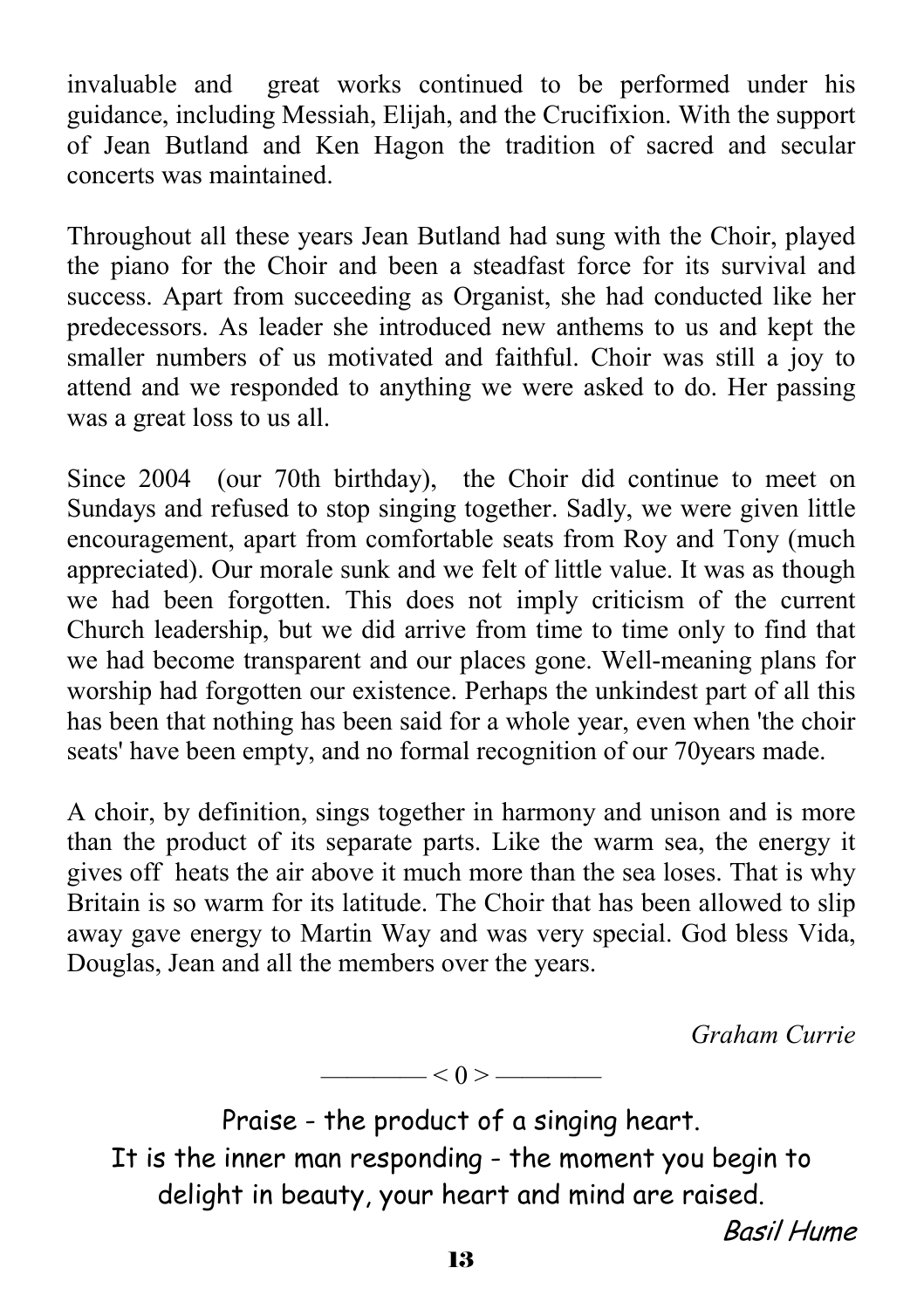### WOMEN'S WORLD DAY OF PRAYER



The Woman's World Day of Prayer falls on Friday 2nd March. This year's service has been put together by the Christian Women of Paraguay and has the title "United Under God's Tent". The morning service will be held at St. James' Church, Martin Way, at 10:30 a.m. and the evening service will be held at the Salvation Army Citadel,

Kingston Rd. at 8:00 p.m.

Details of the speakers can be found on the displayed posters and in the weekly newssheet in the preceding week. Everyone, including gentlemen and children, will be warmly welcomed, and members from our own Church will be taking part.

As usually happens, an afternoon service has been arranged for the Alexandra House residents at 3:00 p.m., Tony Loft has kindly agreed to give the address there.

Do try and support one of these services as folk who do attend regularly say how uplifting and informative they are, as well as having a good sing.

*Mary Heaton and Joyce Plant.* 

—— $<$  0 > ——

## **A HOUSE IN EGYPT**

Members of the Men's Supper Club are hoping to build a house in Egypt this year. Not literally, I hasten to add, but we do hope to raise the money to enable others to do so.

The cost of building a house in the poorest part of Upper Egypt is just £1,073. Families in the area have an average Monthly income of just £25. Bible Lands has been asked for help, hence our concern. Some of the Supper Club members will be donating £5 each month from now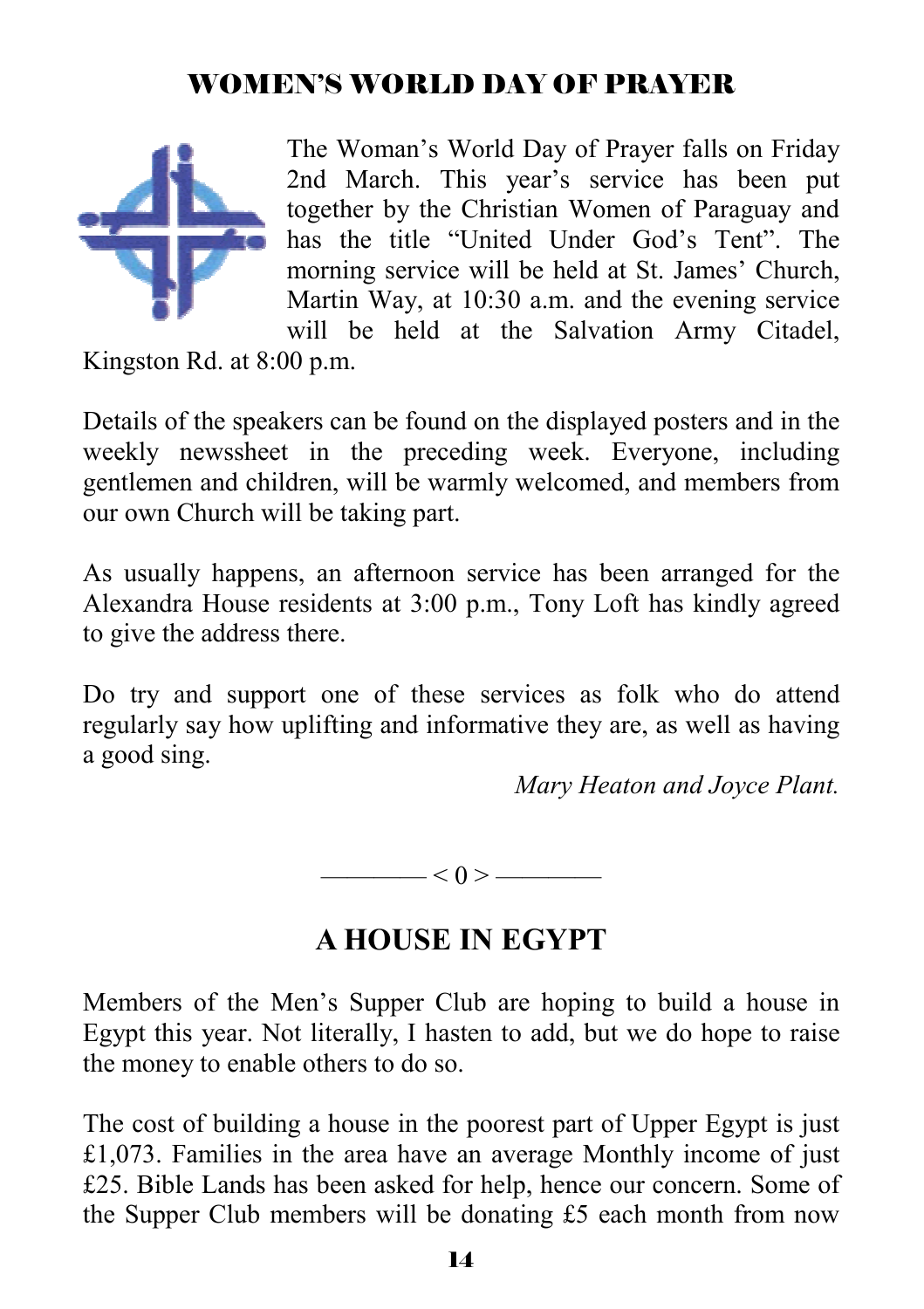

until November as a thanksgiving for their own homes and we shall probably be arranging money raising efforts to help us reach our target.

By the time of writing this (the second week in January) we have already got enough for the foundations. All we need now is the rest of the house! If anyone

would like to make a donation, I would gratefully receive it. Thank you.

*Bill Cox*





 $-$  < 0 >  $-$ 

The Metropolitan Police is calling on Londoners to engage with their Safer Neighbourhoods teams in a bid to make a real difference within their communities. Each ward now has the minimum of one sergeant, two PCs and three PCSOs dedicated to neighbourhood policing. The programme has grown from approximately 1,700 officers in March 2006 to more than 3,700 officers today.

Safer Neighbourhoods teams consult with communities to prioritise the issues that matter to them giving local people the power to identify the problems they want police to tackle.

The Safer Neighbourhood Team for the Cannon Hill Ward is headed by Police Sergeant John Tibaldi and comprise of the following PCs and PCSOs:

> PC Yusuf MEHDI PC Micheal BARNABY PCSO Stewart WRIGHT PCSO John BEDFORD PCSO Cheryll MAGGS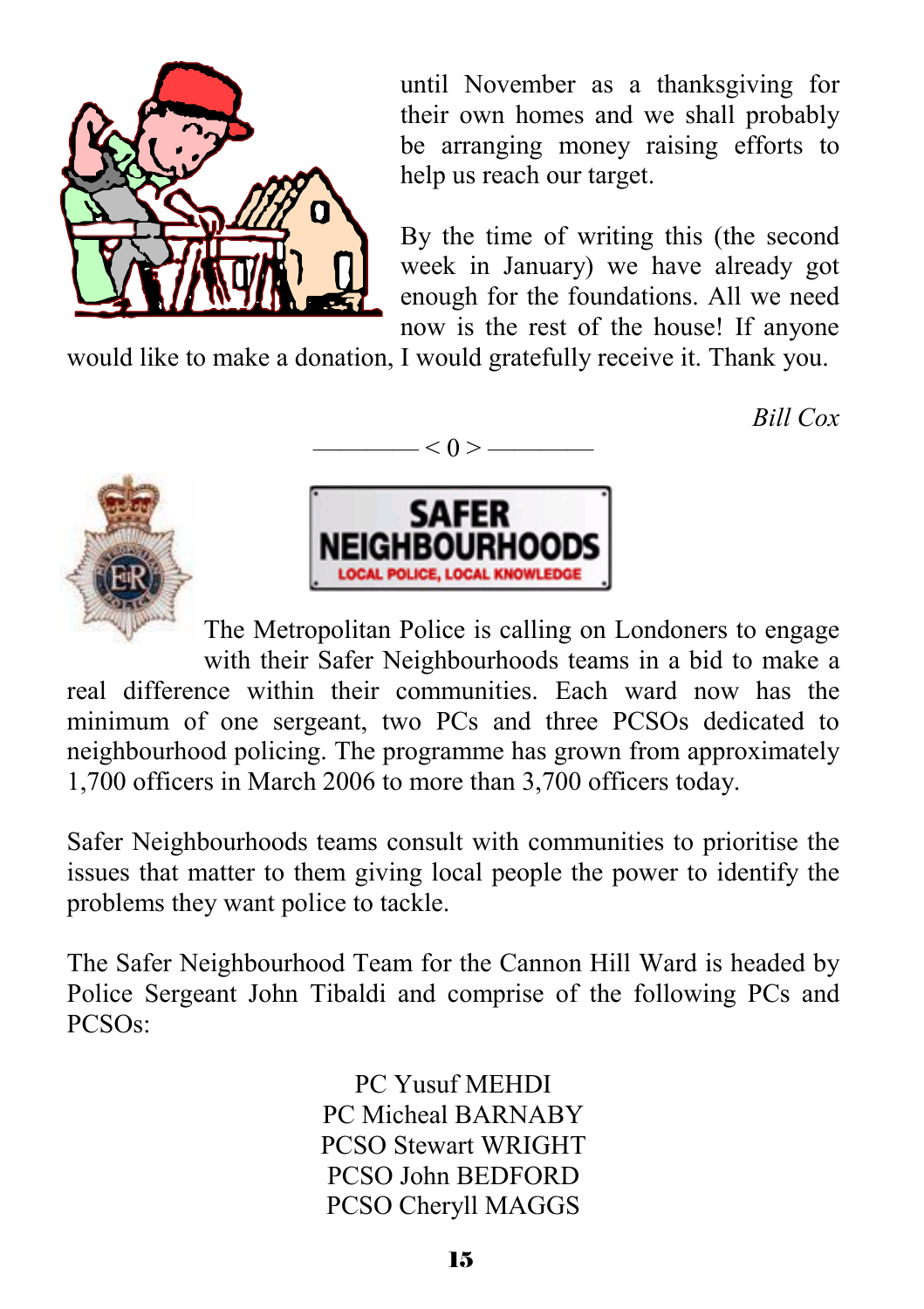#### KID'S CORNER



# Kids, write a Valentine message to Jesus, tell Him why you love Him. Then decorate and color your heart.

"Jesus loves me this I know, for the Bible tells me so."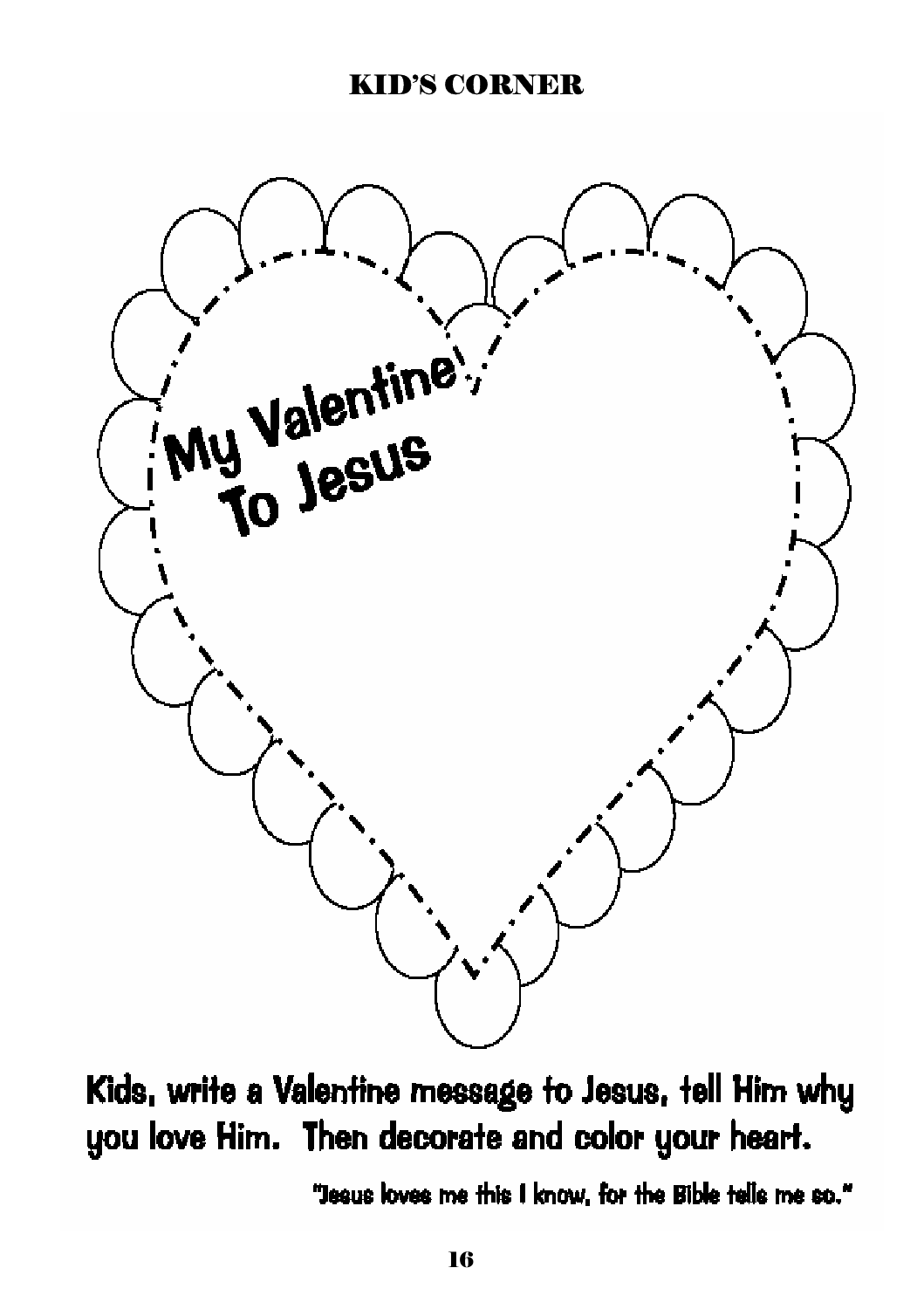## THOUGHT OF THE MONTH - FEBRUARY 2007

We have heard a lot about recycling our rubbish lately. We have boxes which we put out for the dustmen or refuse collection officers or whatever the politically correct name for them may be. (Incidentally, we should be grateful to them for the work they do. Ours have usually been and gone by 7:30a.m. !) but what happens to the cardboard, cans, bottles, paper and so on which they collect?



I was amazed to see on the television one evening recyclable rubbish from one part of London being sorted in China - no, that's not a misprint, it really was China. Don't ask me why; I don't know. On the same programme came the news that landfill sites in England where our rubbish is taken are rapidly becoming full to overflowing. Doesn't that say a great deal about us and our way of life? We have so much that we can throw away more than we can cope with. In comparison with millions of people throughout the world ordinary people like us are immensely rich.

We can't recycle our time unfortunately, but we can recycle our thoughts. Perhaps in doing so we should begin to thank God more and complain less about ever increasing costs. Just think, for example, that a dinner you've recently would have contained more calories that many people in the so-called Third World countries would get to eat in a week. Poverty has its obvious problems. Affluence has problems which are less obvious. Taking far too much for granted is just one of them.

*Bill Cox* 

$$
\overbrace{\hspace{1.5cm}}<0>\overbrace{\hspace{1.5cm}}
$$

Man sees your actions, but God your motives. **Thomas À Kempis**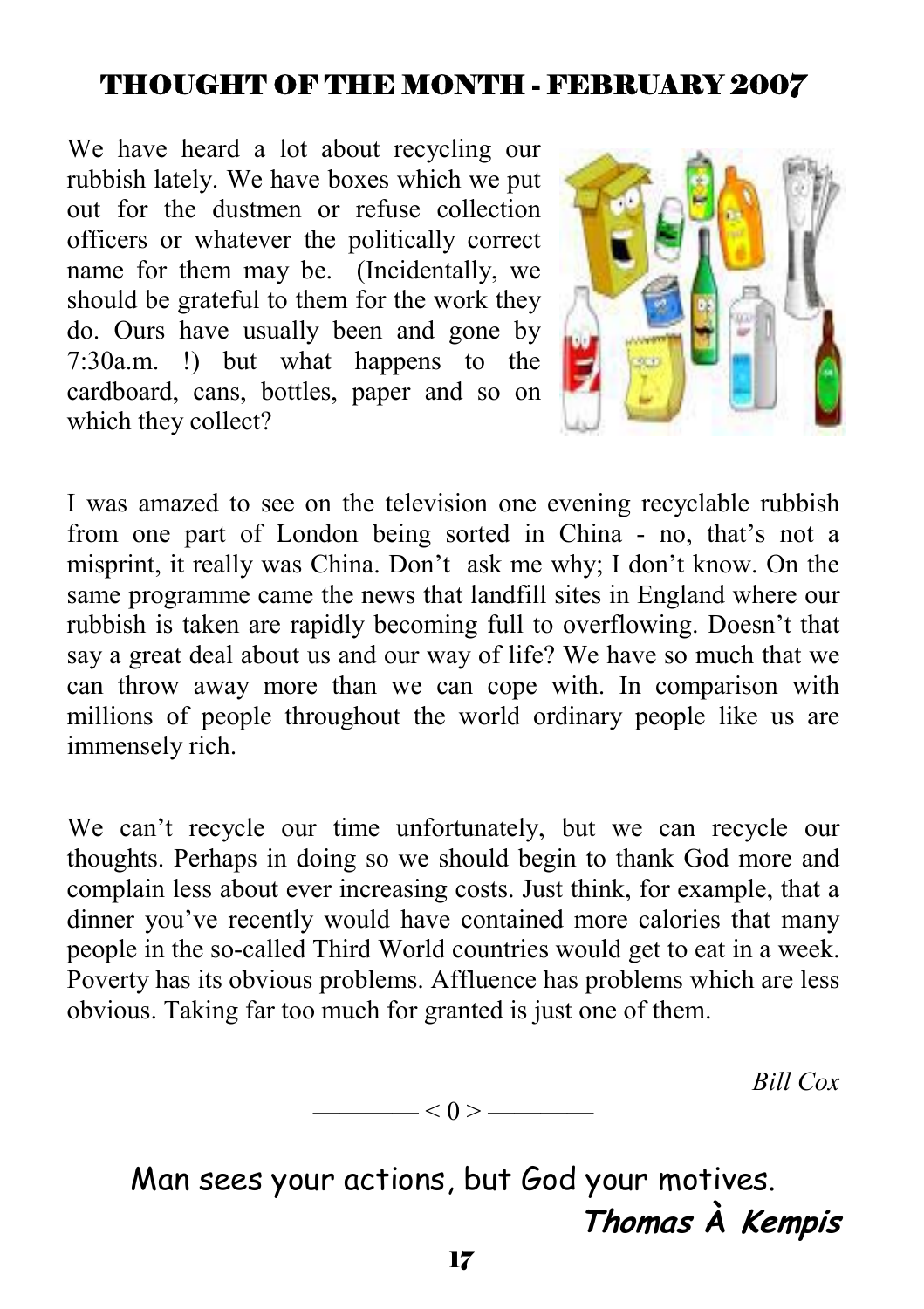

| Fri      | 2              | 12.30 pm           | Luncheon Club                                                                  |
|----------|----------------|--------------------|--------------------------------------------------------------------------------|
| Sun      | $\overline{4}$ | 10.30 am           | All Age Worship led by Andrew Frost                                            |
|          |                | $6.30 \text{ pm}$  | Communion Service led by<br>Rev Margaret Adams and Miss Diana Pinchin          |
| Mon      | 5              | 2.45 pm            | Fellowship                                                                     |
| Tue      | 6              | $10-12$ noon       | Coffee and Chat                                                                |
|          |                | 8.00 pm            | Time for Prayer                                                                |
| Weds 7   |                | 7.45 pm            | Midways Group - Douglas Reynolds -<br>Flora & Fauna of Richmond Park           |
| Sun      | 11             | 10.30am            | Communion Service led by Rev John Nyota                                        |
| Mon 12   |                | 3.45 pm            | Fellowship                                                                     |
|          |                | 8.00 pm            | Finance & Property Committee meeting - with<br>project architect Martin Heijne |
|          |                | Tue 13 10-12 noon  | Coffee and Chat                                                                |
|          |                | 8.00 pm            | Time for Prayer                                                                |
|          |                | $8.00 \text{ pm}$  | Preachers' Meeting at <b>Stoneleigh</b>                                        |
| Fri      | 16             | $12.30 \text{ pm}$ | Luncheon Club                                                                  |
| Sun      | 18             | 10.30am            | Praise Service led by Mrs Brenda Cannon and<br>Mr Tony Loft                    |
| Mon 19   |                | 3.45 pm            | Fellowship                                                                     |
| Tue 20   |                | $10-12$ noon       | Coffee and Chat                                                                |
|          |                | 7.30 <sub>pm</sub> | Men's Supper Club - Water - Diana Garner                                       |
|          |                | 8.00 pm            | Time for Prayer                                                                |
| Weds 21  |                | 7.45 pm            | Midways Group                                                                  |
| Thurs 22 |                | $7.00 \text{ pm}$  | Circuit Meeting at <b>Ruxley</b>                                               |
| Sun $25$ |                | 10.30am            | Morning Service led by Mr Bill Cox                                             |

**CHURCH DIARY**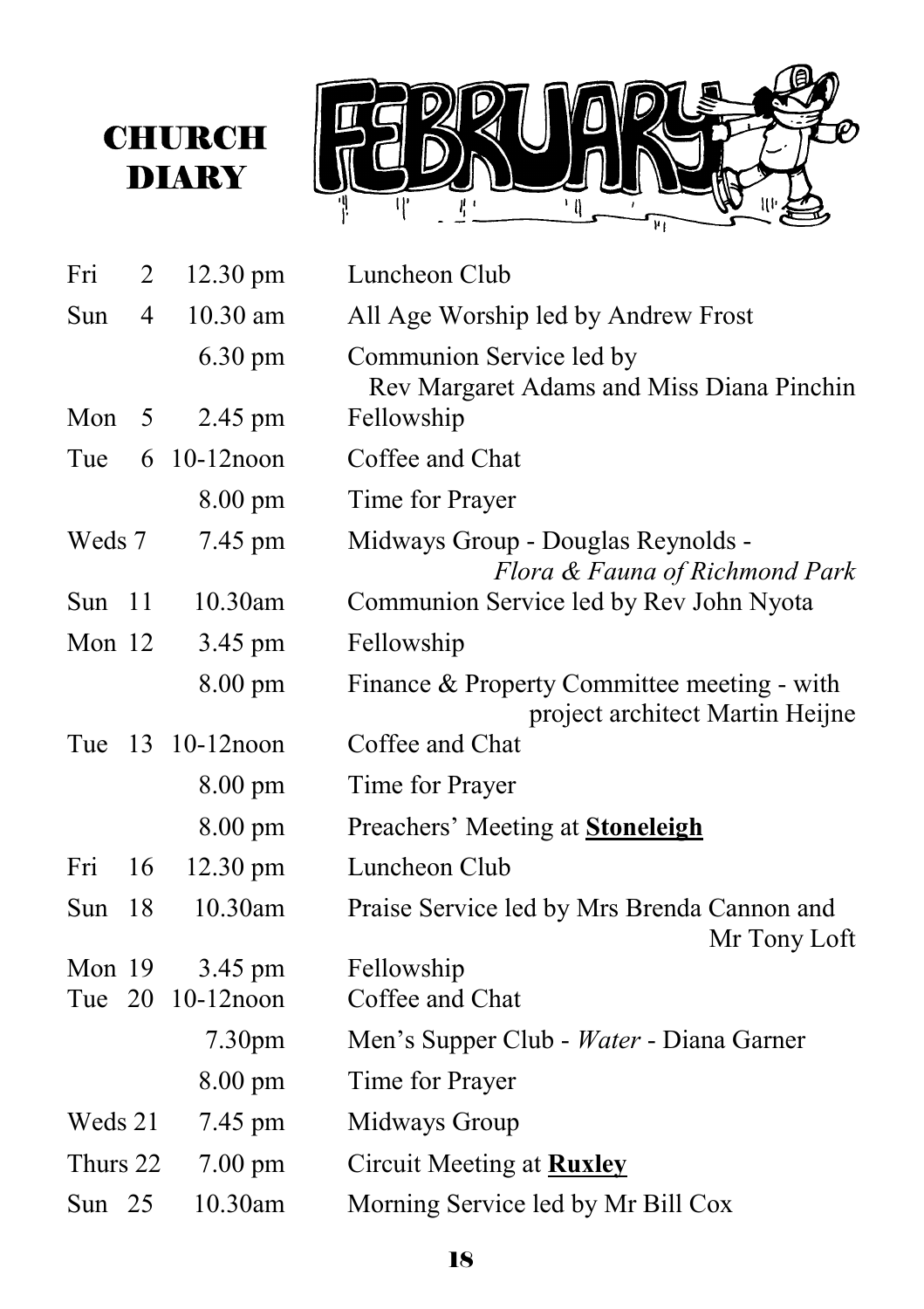|  | 6.30 <sub>pm</sub> | Bible Study led by Rev Stan Brown |
|--|--------------------|-----------------------------------|
|  | Mon $26$ 3.45 pm   | Fellowship                        |
|  | Tue 27 10-12 noon  | Coffee and Chat                   |
|  | $8.00 \text{ pm}$  | Time for Prayer                   |

*Please refer to the Website (www.martinway.org.uk) or Weekly Notice Sheet for any additional information* 

 $\leq 0$  > ——

We wish all of those who celebrate a birthday in February a very

*Happy Birthday* 

and especially to:



**William Smith on 4th February**

 $\longrightarrow$   $<$  0 >  $\longrightarrow$ 

#### MAXWELL CONNOR THOMAS



Congratulations to Bryan and Alison Thomas as their son, Maxwell, was Baptised at Martin Way on the 14th January.

It was nice to see so many people there as well as Maxwell's Godparents Gary Clayton and Rosslyn Penney.